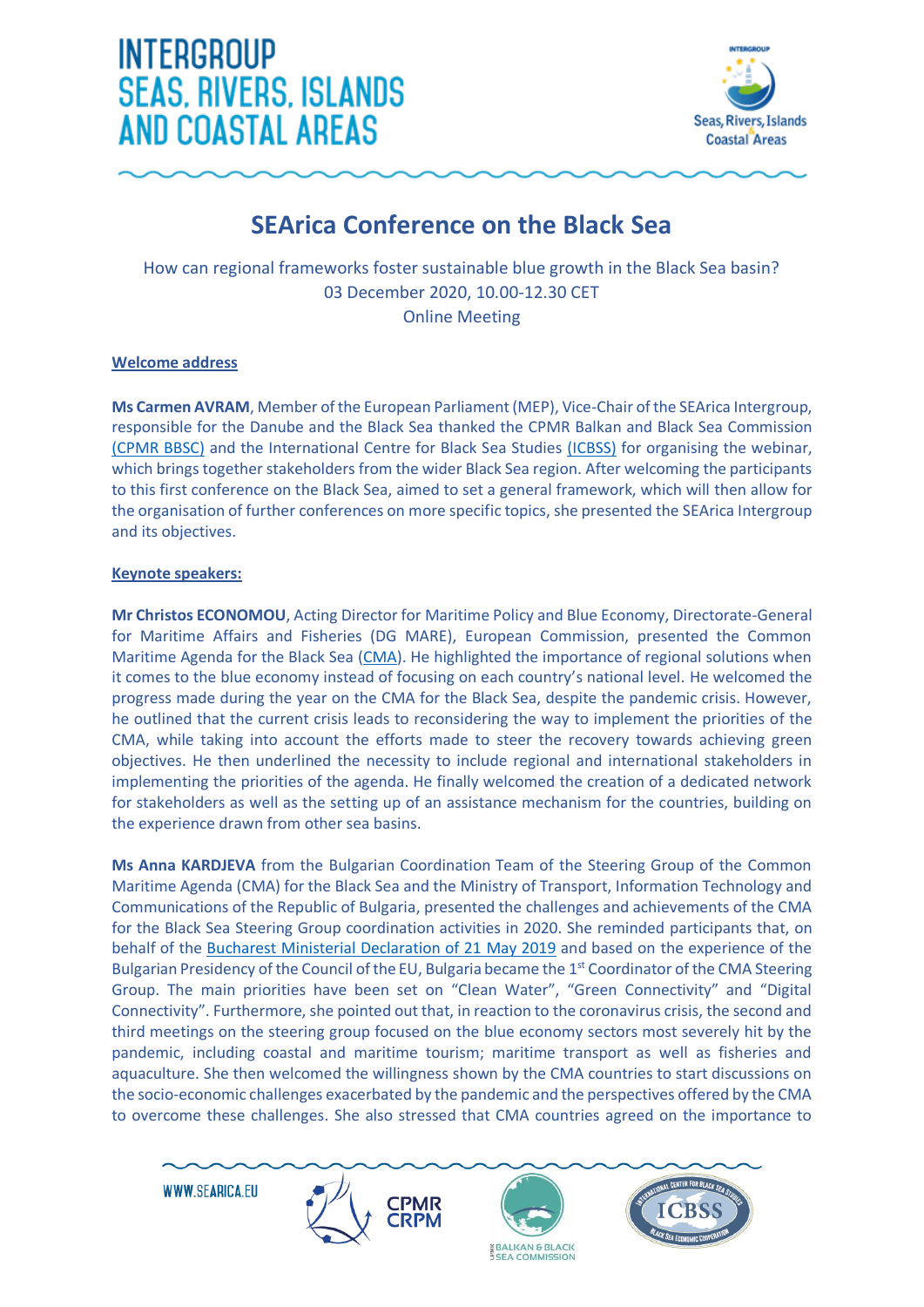

involve the CMA in the recovery and to consider digitalisation as a pivotal cross-cutting process to support smart sustainable development.

**Ms Sieglinde GRUBER**, Head of Healthy Oceans & Seas (RTD.C.4) Unit, Healthy Planet, Directorate-General for Research and Innovation (DG RTD), European Commission, first explained how the research and innovation projects are fitting into the Common Maritime Agenda (CMA). She emphasised the importance of technology developments and innovation to protect the seas, and especially the Black Sea, to increase the resilience of both the populations and the ecosystems. She explained that the coronavirus pandemic highlighted the necessity to address simultaneously a broad range of factors and to act in collaboration. This is why research and innovation are at the heart of the CMA for the Black Sea and why the European Commission launched the Black Sea Strategic Research and Innovation Agenda [\(SRIA\)](https://ec.europa.eu/info/news/launch-european-black-sea-strategic-research-and-innovation-agenda-2019-may-08_en). Ms Gruber then mentioned three relevant projects: the [PRIDE](https://pontocaspian.eu/content/pride) Project on biodiversity, the [CIVITAS](https://civitas.eu/portis) PORTIS project on sustainable port mobility and th[e SIMSEA](https://cordis.europa.eu/article/id/422439-advancing-the-legacy-of-simsea-to-solve-the-mysteries-of-the-black-sea) project, which provides a tool to examine the present and future state of the marine ecosystems, and that could also inform and support the implementation of EU policies including the [Marine Strategy Framework](https://ec.europa.eu/environment/marine/eu-coast-and-marine-policy/marine-strategy-framework-directive/index_en.htm)  [Directive.](https://ec.europa.eu/environment/marine/eu-coast-and-marine-policy/marine-strategy-framework-directive/index_en.htm) She then presented a new European Research area bringing together the divisions between different countries' research and innovation systems. She thus pointed out the importance of translating and easing access to research results so that it translates into innovation. She announced that the Commission will therefore deploy some of the instruments enshrined in the Horizon Europe Programme, which is due to be adopted in the near future. She said that Bulgaria and Romania will be eligible for hosting and coordinating a role in this "widening programme", which will also be open to countries from the EU Neighbourhood. Finally, she presented the future [Missions on Oceans, Seas,](https://ec.europa.eu/info/horizon-europe/missions-horizon-europe/healthy-oceans-seas-coastal-and-inland-waters_en)  [Inland Waters,](https://ec.europa.eu/info/horizon-europe/missions-horizon-europe/healthy-oceans-seas-coastal-and-inland-waters_en) which the European Commission has included in the Horizon Europe Programme and the new framework for [partnerships.](https://ec.europa.eu/info/horizon-europe/european-partnerships-horizon-europe/candidates-food-security_en)

**Professor Dr Baris SALIHOGLU**, Black Sea CONNECT Coordinator and Director of the Institute of Marine Sciences of the Middle East Technical University (IMS METU, Turkey) in his [presentation](http://www.searica.eu/documents/category/62-event-3-12-20) mentioned the on-going activities of the [Black Sea Strategic Research and Innovation Agenda \(SRIA\)](http://connect2blacksea.org/the-sria/) and the [Black Sea CONNECT](http://connect2blacksea.org/policy-oriented-entities/) project. He first touched upon the peculiarities of doing research on the Black Sea basin, stressing that 90% of the Black Sea is oxygen free, as there is no oxygen below 100 metres. He also explained that the Black Sea has been acting under the effect of multiple pressures for 40-50 years, especially human stressors, including deoxygenation, acidification, overfishing, invasive species, eutrophication etc. Considering these issues, he stressed the importance of fostering a science-based policy, with the European Commission's Blue Growth Strategy giving a long-term framework, on which more specific policies can be built up. He then outlined the process of the creation of the Black Sea SRIA, which has been built on the several existing SRIAs and was launched in 2019 in Romania. The first pillar of SRIA mainly addresses the several stressors and focuses on increasing the knowledge and ecosystem resilience as well as on better understanding the land, seas and atmosphere connections with the deep basin. The second pillar focuses on science-based policy. The third pillar promotes observing and monitoring systems. Finally, the fourth pillar puts the emphasis on education and capacity building. He then explained that the Black Sea CONNECT H2020 project was created with the aim to implement and regularly update the SRIA. He said that several consultations have been launched in the partner countries to update the SRIA and launch the implementation. Finally, he presented the transnational joint actions focusing on the impacts of COVID-19 on ecosystems, on the [Young Ambassador Programme](http://connect2blacksea.org/outreach/youth-ambassadors/) and on Marine Plastic.





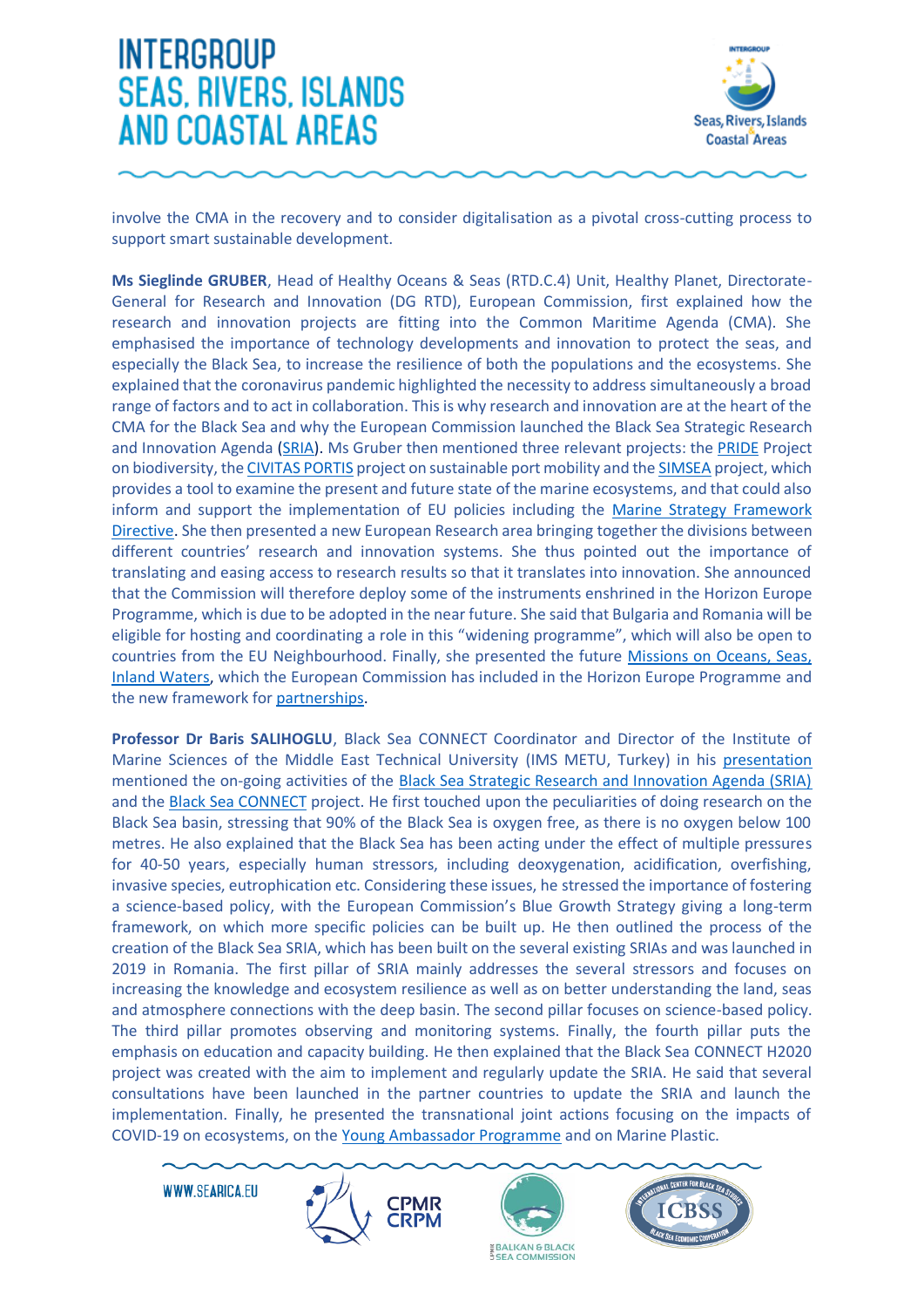

**Mr Tornike RIJVADZE**, Chairman of Government of the Ajara Autonomous Republic (Georgia), CPMR BBSC Member and CPMR Vice-President responsible for Neighbourhood Policy thanked Ms Avram and SEArica for kindly hosting the 1<sup>st</sup> SEArica conference on the Black Sea and all distinguished speakers and participants for joining it. He reminded participants that the CPMR has been holding the SEArica secretariat since it was launched in 2010 and welcomed the creation of a concrete framework on the Black Sea initiated by the European Commission, in which the CPMR and its Balkan and Black Sea Commission is actively present as the only Association of Regions with a specific Geographical Commission dedicated to the region. Mr Rijvadze touched upon the CPMR BBSC's contribution in other relevant initiatives in the region, such as the Regional Stakeholders Conference 'Black Sea Synergy: the way forward' organised by the International Centre for Black Sea Studies (ICBSS). Mr Rijvadze mentioned Ajara's assets and priorities as a Black Sea coastal region near the foot of the Lesser Caucasus Mountains, and touched upon the important work that needs to be carried out as part of the recovery efforts in the aftermath of the coronavirus crisis. He highlighted that tourism has been one of the most affected areas and called for this issue to be addressed jointly in the Black Sea and underlined that the CPMR together with its Member Regions and partners will work so that today's first event's outcomes will lead to more specific events focusing on the different areas of interest to the Black Sea and more concrete ideas for policies and synergies.

#### **Debate with key regional stakeholders on blue economy priorities (open discussion):**

**Associate Professor Dr Taner ALBAYRAK**, Piri Reis University (Turkey), Black Sea Association of Maritime Institutions [\(BSAMI\)](https://www.bsami.org/) explained that the educational consortium he represents has the support of more than 10,000 stakeholders from the maritime sector. He underlined how the institutions try to apply a holistic and multi-disciplinary approach to maritime issues, cooperating on several on-going projects with further universities from the Black Sea area such as Turkey, Bulgaria, Romania, Ukraine, Russia and Georgia. He explained that BSAMI, with which the CPMR and its BBSC have signed a Memorandum of Understanding, also cooperates with Baltic countries and universities, exchanging best practices and knowledge, as the two basins are quite similar. He deplored the difficulties education systems encounter in keeping pace with fast developing technology. Professor Albayrak further highlighted that BSAMI institutions are taking proactive measures, developing courses as disseminating tools to their partners, in order to raise awareness of new technologies among their students. He mentioned [MENTORESS](https://www.pirireis.edu.tr/mentoress) project on gender equity as well as the on-going Maritime Innovative Network of Education for Emerging Maritime Issues [\(MINE-EMI\)](https://cpmr-balkan-blacksea.org/maritime/mine-emi-kick-off-meeting-and-stakeholders-international-conference-partners-from-the-wider-black-sea-region-establish-a-network-for-innovative-education-to-tackle-emerging-maritime-issues/3284/) project, also involving the CPMR. The project focuses on the elaboration of a Joint Master Programme (JMPs) that facilitates developing skills and competences to raise awareness on emerging maritime issues in the wider Black Sea region to promote sustainable management of the maritime sector in the region. Professor Albayrak also mentioned on-going projects on marine pollution and environmental protection, digital transformation, illustrating the willingness of Piri Reis University to respond proactively to emerging trends. Finally, he presented a skills-upgrading initiative involving local communities on the topic of tourism and hospitality management

**Ms Florentina CARAMITRU**, representing Constanta County Council (Romania), also Project Manager for two projects in the Black Sea cross border cooperation programme 2014-2020, started by stating the importance for Constanta to manage its tourism ecosystem, including Black Sea shores to develop and promote competitive touristic products. She underlined how the Black Sea is important for





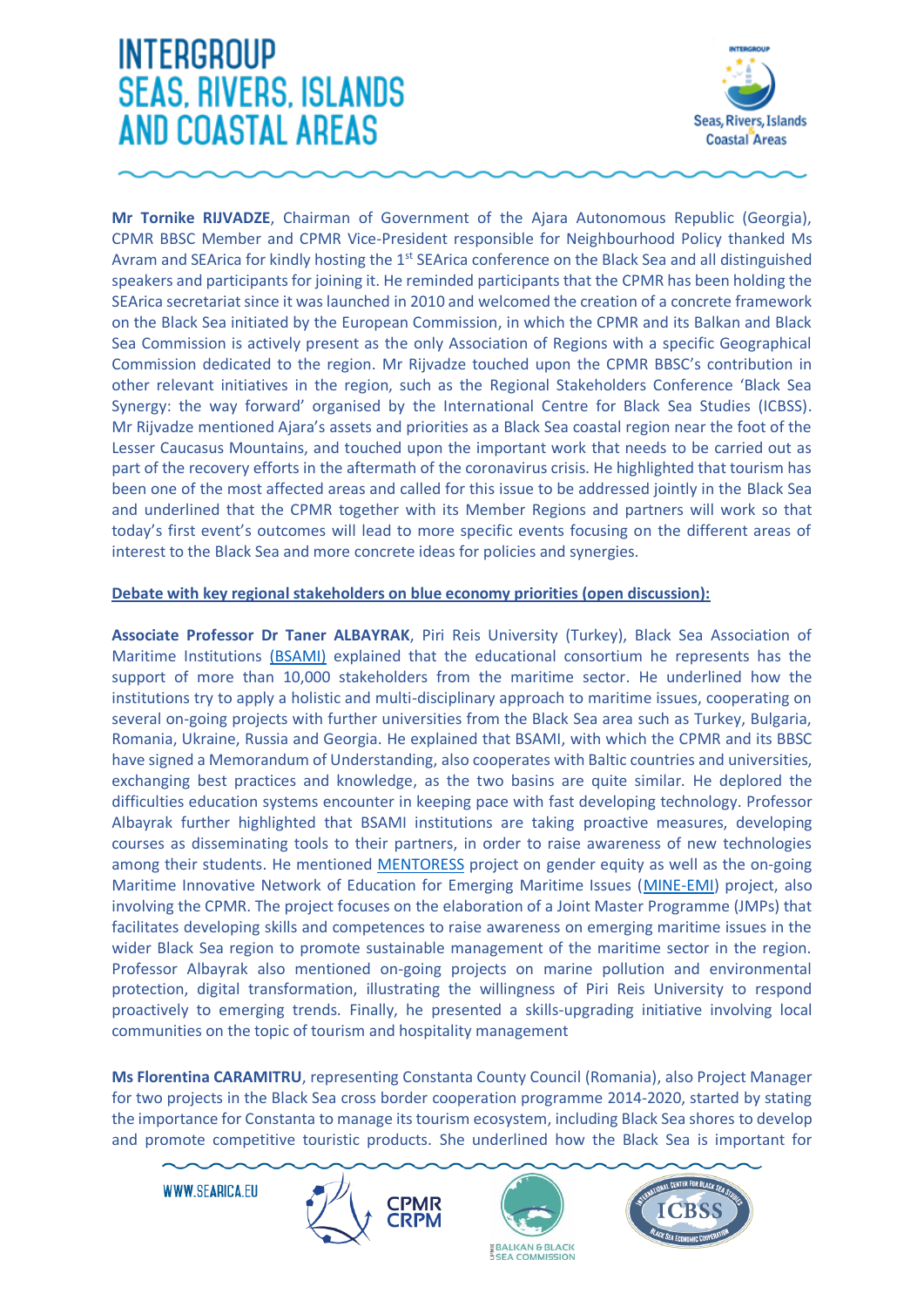

coastal, touristic, and commercial activities. Around Constanta, many regions and sites have been included in the European cultural routes and many more could follow, as there is a high number of archaeological remains and a high cultural diversity. She explained how Constanta County Council has understood the importance of the Black Sea and approved, at local and national level, the integrated sustainable tourism development strategy for 2019-2028. Constanta County Council is highly interested in developing and promoting new sea routes in the coastal area with partners from Bulgaria, but not only, to increase the number of international tourists. Ms Caramitru also suggested the development, first at regional level, then to be exported at cross-border level, of an online Black Sea network for a better understanding of Black Sea needs. The network should map all the stakeholders involved in Black Sea issues, and promote relevant actions in the economic, touristic, transport, environmental and cultural field. It would also serve as an informing tool on regional authorities and their responsibilities. Ms Caramitru stressed how the main aim should be to inform about common problems, common solutions, funding possibilities, new ideas and opportunities. She finally presented several EU projects of cross-border cooperation in the environmental and cultural fields that Constanta County Council is currently implementing. [TREASURE,](http://www.proiect-treasure.ro/) for instance, focuses on the underwater heritage in the Black Sea basin.

**Ms Emma GILEVA**, representing the Black Sea NGO Network [\(BSNN\)](http://www.bsnn.org/), explained how her civil society organisation is involved in cross-border activities with members and associates from the wider Black Sea area and reaches the Danube area. Their aim is to ensure better access to information and better decision-making. One example is the on-going project on free access to marine data and environmental monitoring data tools for the Black Sea basin [\(MARLITER\)](https://marliter.bsnn.org/), focusing on reducing marine litter through informed decision-making and education. Ms Gileva highlighted how civil society serves as a link between different institutions, such as scientific institutes, natural allies of civil society in the acquisition of data, but also administrations and businesses, therefore improving environmental and marine governance. Ms Gileva welcomed the perspective of zero pollution ambition for Europe, as BSNN considers that litter prevention and collection, and recycling is essential to the environmental health of the Black Sea and puts it at the heart of its actions. She underlined that the importance of focusing on biodiversity to preserve mental and physical health, and to strengthen our ability to cope with environmental and health challenges. Ms Gileva stressed the importance of civil society in targeting evidence-based decision-making, acting as a binding mechanism between different spheres, spreading knowledge and skills and introducing innovation.

**Ms Evgeniia KOSTIANAIA**, Black Sea Young Ambassador from Russia, presented the [Black Sea Young](http://connect2blacksea.org/outreach/youth-ambassadors/)  [Ambassadors](http://connect2blacksea.org/outreach/youth-ambassadors/) she is part of, bringing together 17 young Ambassadors under the Black Sea CONNECT Project. The aim of the Black Sea Young Ambassadorsis to empower the next generation for a resilient and productive Black Sea. The Ambassadors came up with two main priorities for their actions: fostering ocean engaged citizens and tackling multiple stressors and factors affecting the Black Sea. Ms Kostianaia stressed the importance of raising ocean awareness on the uniqueness of the Black Sea, as well as on its problems and challenges. She explained that the Ambassadors are working on ocean literacy and on setting up campaigns similar to successful campaigns seen around the world. The Ambassadors would like to introduce a major coastline clean-up event on a single day, for instance on the Black Sea Day, to raise awareness on marine litter. Ms Kostianaia then presented the second priority, namely the multiple stressors originated by anthropogenic factors, such as the danger of





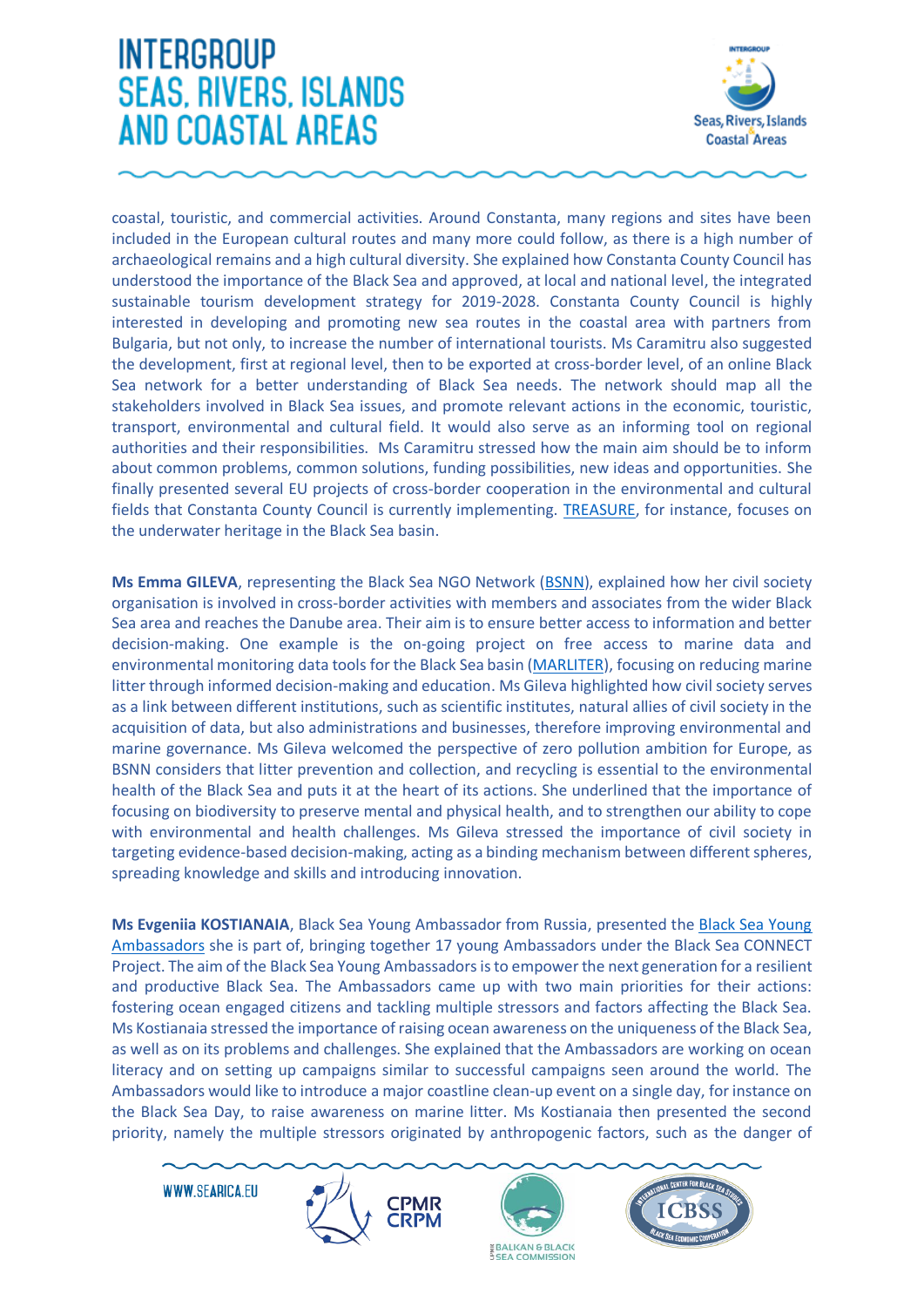

microplastic and plastic. The connection the Ambassadors would like to highlight between the two priorities is the necessity to gather the stakeholders in the marine sectors, such as scientists and academia, industry and public. She concluded by welcoming the participation of young people in the development of the UN decade of ocean science for sustainable development, and by wishing that the Young Ambassador programme could contribute to that aim.

**Mr Valentin MOLDOVEANU**, Acting President of the Balkan and Black Sea Commission, Tulcea County Council (Romania), thanked Ms Carmen Avram and SEArica for hosting this conference and all the speakers and participants for their contribution, and encouraged the organisation of more events on both the Black Sea and the Danube. Mr Moldoveanu assured participants that as a Member of the Mission Board on Healthy Oceans, Seas, Coastal and Inland Waters, he will share all relevant information and our region's perspective with his colleagues at the Mission Board. He stressed that in the past year the BBSC has been working for an ever-closer cooperation with stakeholders from the wider Black Sea region and expressed the CPMR and its BBSC's eagerness to welcome new members and work together to promote the region's interests.

To the **European Boating Industry's** (which represents the recreational boating industry in Europe), question about the role of recreational boating and nautical tourism in the Black Sea, **Associate Professor Dr Taner ALBAYRAK** explained that the recreational boating industry is not very developed in the Black Sea area because of the short summer, but also because of the lack of facilities and **Professor Dr Baris SALIHOGLU** added that one of the priorities of the Black Sea SRIA is to link the boating industry with other tourism sectors, such as pesca-tourism and underwater heritage, and he took note of the input to include recreational boating in the further implementation of the programme.

**Mr Igor KAPYRIN**, Deputy Director of European Cooperation at the Ministry of Foreign Affairs of the Russian Federation, stressed that Russia is very interested in the Common Maritime Agenda and asked the host, MEP Carmen AVRAM, whether the European Parliament is planning on developing relations at parliamentary level with the national parliaments of the Black Sea countries. **Ms AVRAM** responded that even if the European Parliament is cooperating with several parliaments outside the EU, there is the need to go further. She explained that the European Parliament was going to ask for an "Own-Initiative-Report" (INI report). She stressed the urgent need for more cooperation, especially in the Black Sea, being one of the most polluted basins of the world.

**Mr Michael MANNAART**, Executive Secretary at KIMO Netherlands-Belgium, asked how the development of blue growth activities will be linked to the environmental targets of the Marine Strategy Framework Directive Strategies and Action Plans of the Black Sea countries. **Mr Christos ECONOMOU** answered that there are several on-going dedicated projects, for instance one on plastic litter from DG ENVI. He underlined how the national level alone is not fit to tackle this problem, and that the broader dimension of rivers has to be taken into account.

**Ms Sieglinde GRUBER** added that one of the joint actions of Black Sea Connect is actually going to target marine litter, and that it was agreed together with PlasticsEurope, the representative of the industry. She also expressed her hope that young Ambassadors play an important role in this matter. She stressed how this issue must be tackled on land first, with a particular attention to the land-sea





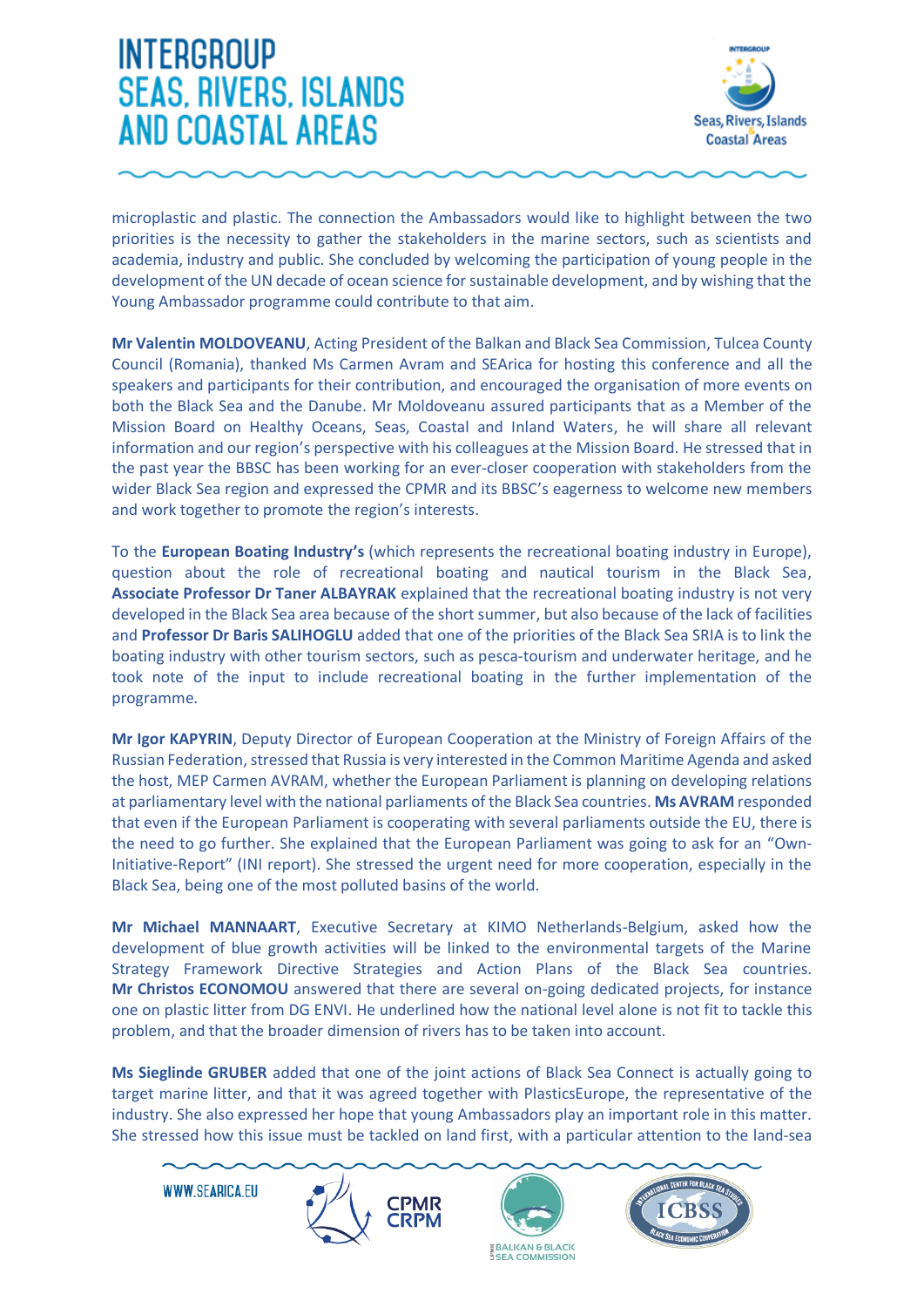

connection: inflow from the rivers. Ms Gruber also mentioned an on-going pilot action, working for a [plastic-free](http://www.bluemed-initiative.eu/pilot-action-on-a-healthy-plastic-free-mediterranean-sea/) Mediterranean Sea, which could be taken as an inspiration to identify what local successful initiatives can be spread. She also announced that the science advisory mechanism to the EU Commission will release a report on Biodegradable plastics. What is biodegradable on land is not biodegradable at sea, and Ms Gruber stressed the need for massive investment in research to make that happen in the sea as well.

**Ms Carmen AVRAM** asked the EU Commission's representatives how to get onboard the Fishermen's associations, as they are on the first line suffering from biodiversity loss. **Mr Christos ECONOMOU** stressed the importance of the [Sofia Ministerial Declaration,](https://ec.europa.eu/fisheries/cfp/black-sea_en) to foster cooperation between the different countries. He added that the CMA aims for the interaction between different sectors to be considered, as well as the diversification of fishers' activities and the awareness for the consequences of pollution on stocks. He stressed how sustainability and innovation in the Fisheries sector is at the heart of the CMA.

**Mr George GABEDAVA**, Assistant Professor / Head of International Relations Service at the Batumi Navigation Teaching University (Georgia), asked how students and new generations will be involved in the implementation of the Agenda. **Ms Sieglinde GRUBER** stressed the importance of programmes such as [Erasmus+](https://eacea.ec.europa.eu/erasmus-plus_en) and [Creative](https://eacea.ec.europa.eu/creative-europe_en) Europe to involve young generations. She also highlighted that each action and programme they have been mentioning always has a training component. She recognised the limited outreach of these programmes and emphasised the importance of implementing strategies to create a more vibrant blue growth ecosystem for communities and create more opportunities for young people.

**Ms Mariam AVAKOVA**, Black Sea Young Ambassador from Georgia, underlined the importance of common opportunities to empower young enthusiast passioned scientists in an early stage to be involved in different research projects and initiatives so that they contribute to tackling the challenges.

The organisers also took note of the following questions and of the future SEArica events focused on the Black Sea.

**Mr Mamuka GVILAVA**, ICZM National Focal Point for Georgia and Black Sea Commission ICZM Advisory Group Member, asked if there are integrations between the EU Marine Strategy Framework Directive (MSFD) and the Water Framework Directive (WFD) in marine and coastal waters.

**Ms Deniz KONAKLI**, Researcher at the Turkish Marine Research Foundation (TUDAV) asked for more information regarding the stakeholders that it is more difficult to connect with and the sectors and countries that stronger ties are needed with.